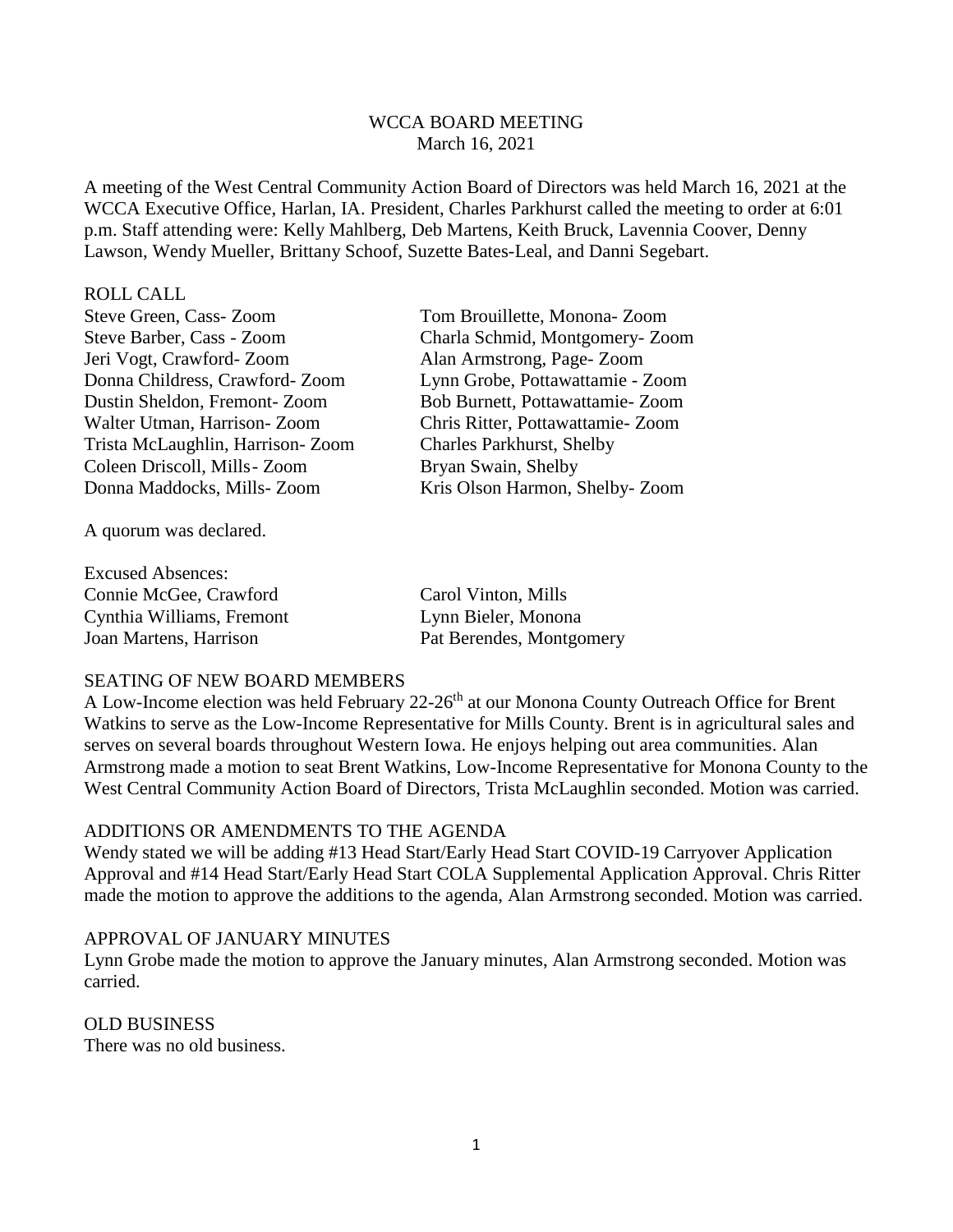#### NEW BUSINESS

# FY 2020 AUDIT PRESENTATION BY DAVID GINTHER OF GRONEWOLD, BELL, KYHNN & COMPANY P.C.

Board of Directors were emailed a copy of the FY 2020 Audit prior to the board meeting. A hard copy of the audit was also mailed to them. Dave Ginther, CPA of Gronewold, Bell, Kyhnn and Company P.C. presented the FY 2020 Audit. He stated that the auditor's report issued an unmodified opinion. There were no instances of non-compliance, findings or questioned cost related to the financial statements, internal controls or that pertain to costs for federal awards. Dave commended Keith and his staff on their great work in the Fiscal Department.

## FY 2020 AUDIT APPROVAL

Lynn Grobe made the motion to accept the FY 2020 Audit, Alan Armstrong seconded. Motion was carried. Wendy thanked Dave and Keith and his staff on their great work.

#### PLANNING & EVALUATION COMMITTEE REPORT

## CSBG FY 2021 NPI AND FY 2022 GRANT DISCUSSION

The Planning and Evaluation Committee met prior to the Board Meeting. Brittany updated the committee on the 6-month FY 2021 NPI reports that will be submitted to DCAA at the end of the month. The reports are used to present a uniform and coherent national picture of community action outcomes. Overall, we are right on track and have adjusted a few targets to better reflect more accurate and achievable outcomes. A copy of the reports were attached to Brittany's staff report. Brittany then reviewed the FY 2022 CSBG grant application and NPI's. It is a full application this year and is due June 4th. Brittany will present the full grant application to the Planning and Evaluation Committee at the May board meeting and then to the Board of Directors for approval.

#### STRATEGIC PLANNING COMMITTEE REPORT

Wendy Mueller stated the Strategic Planning Committee met March 11, 2021 to review the FY 2021 6 month NPI reports, FY 2022 CSBG Grant Application and 2020-2021 Strategic Plan. Everyone received a copy of the updated FY 2021 Strategic Plan in their board packet. Wendy highlighted the completed goals so far: 161 households have applied for LIHEAP online, 9 out of 28 or 32% of exited FaDSS participants have obtained employment, 373 unduplicated households have received a food pantry, all outreach brochures have been updated, we have added 6 new community partnerships, WCCA personnel policies are available on the employee portal on our website, 96% of all agency job positions are currently filled, Board of Directors have signed off on policy updates and WCCA by-laws and currently 85% of Head Start enrolled children have attained school readiness levels. The committee will meet again in October to view the finalized FY 2021 plan and create the new FY 2022 Strategic Plan.

#### NOMINATING COMMITTEE REPORT

The following Board of Directors represent the Nominating Committee: Steve Green, Public, Cass County, Trista McLaughlin, Private, Harrison County, and Kris Harmon, Low-Income, Shelby County. Trista McLaughlin presented the following slate of officers: President, Charles Parkhurst, Vice President, Joan Martens, and Secretary, Trista McLaughlin. The election will be held at the Annual meeting on May 18, 2021.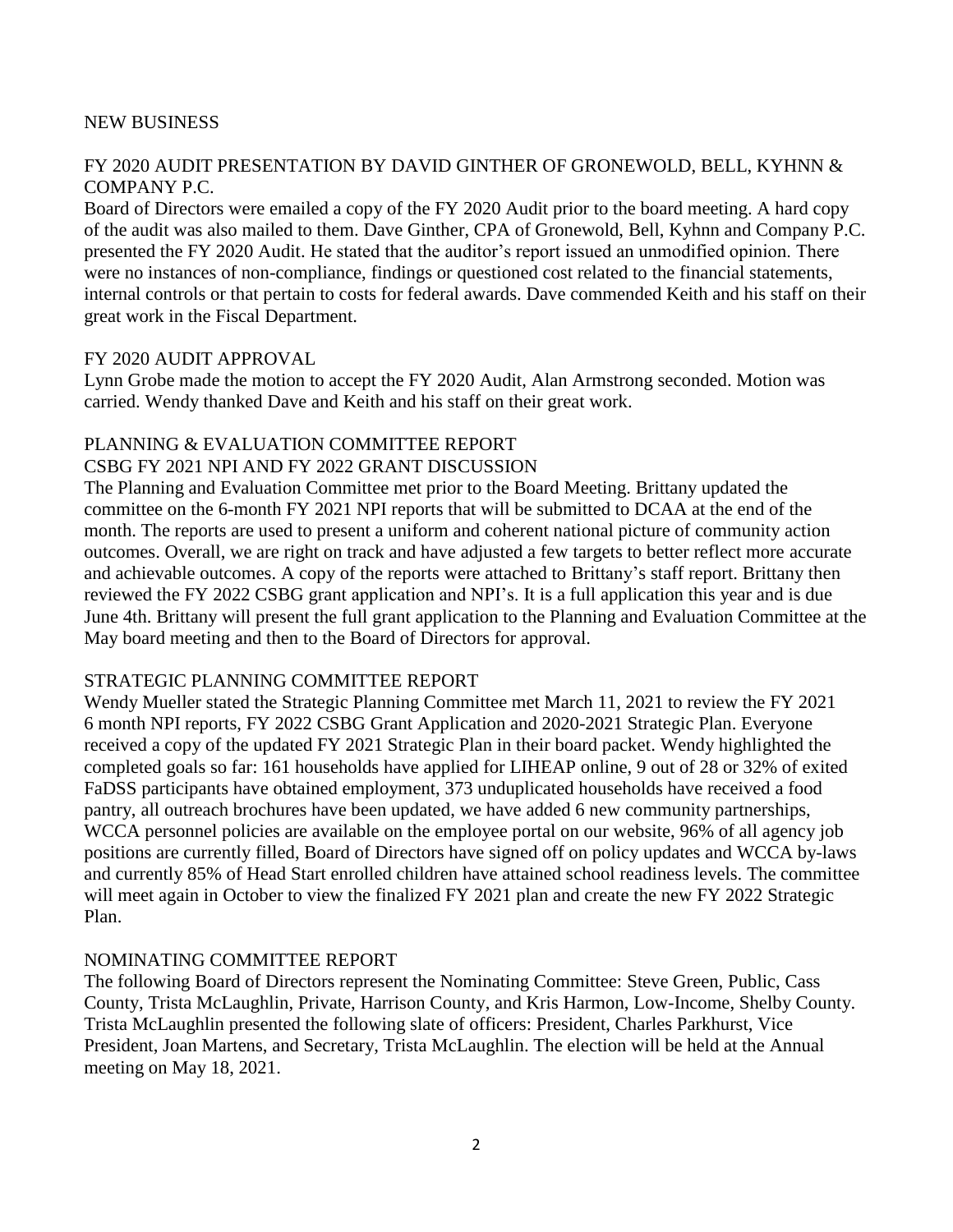## FY 2022 ECI AREAS RFP APPROVAL

Everyone received the SFY 2022 Early Childhood Iowa Areas Request for Proposals. Last year we received \$243,644.00 and we are applying for \$223,832.00 for SFY 2022. We will not be reapplying for the Partnership 4 Families grant (Audubon, Carroll, Green and Guthrie) as we are not getting the outcomes we are seeking. The funds could be put to better use by allocating them to the Child Care Nurse Consultant to increase support in the areas of health and safety, so that providers are able to apply for QRS in the future. There was also an 8% reduction in funds available through Promise Partners in Pottawattamie County. CCR&R will be writing grants for 4 out of the 5 ECI grants in CCR/R's service area: Corner Counties (Fremont and Page Counties), Boost4Families (Cass, Mills and Montgomery Counties), HMS – Harrison (Monona and Shelby Counties) and Promise Partners (Pottawattamie County). Chris Ritter made the motion to approve submitting the FY 2022 ECI Areas RFP's as they are received. Trista McLaughlin seconded. Motion was carried.

# CSBG CARES CONTRACT AMENDMENT APPROVAL

Keith stated we would like to move \$25,000 in CSBG Cares Funding from co-funded programs to direct assistance to assist households with utility assistance. Due to the utility crisis last month, our ECIP funding was spent quickly and many households still need assistance. Walter Utman made the motion to approve submitting the CSBG Cares Contract Amendment. Chris Ritter seconded. Motion was carried.

# HEAD START/EARLY HEAD START POLICY UPDATES APPROVAL

Suzette explained the changes to the Foster Care Authorization policy. Danni explained the changes to the Head Start Positive Guidance & Behavior policy. The policy changes have already been approved by Head Start Policy Council. Alan Armstrong made a motion to approve the Head Start/Early Head Start Policy changes, Walter Utman seconded. Motion carried.

# HEAD START/EARLY HEAD START ELIGIBILITY TRAINING

Suzette provided eligibility training to the Board of Directors. She also explained the WCCA Fraud Policy as part of the training. Included in the board packet was a demographic of the eligibility charts of the families being served this school year.

# 2020-21 HEAD STARTING DISABILITY WAVIER APPROVAL

Lavennia stated that we need to enroll 10% of their funded enrollment with children who have a disability. Currently, they are 2 children short of meeting the required 10%. Lavennia stated we have children going through the evaluation process currently but if they do not qualify for services then we would still need to submit the waiver. Chris Ritter made the motion to approve the Head Start 2020-21 Disability Waiver. Steve Green seconded. Motion was carried.

# HEAD START/EARLY HEAD START PROGRAM UPDATE

 Included in your board packet is a Program Instruction regarding funding increases. Head Start received a \$135 million dollar increase over FY 2020. This increase includes funding: 1) Provide a 1.22% cost of living adjustment for all Head Start/Early Head Start staff. 2) \$10 million for Migrant and Seasonal grantees for quality improvements which does not pertain to WCCA. 3) \$250 million in supplemental funds for Head Start programs to continue their response to COVID-19. 4) Funding will be distributed proportionally based on funded enrollment.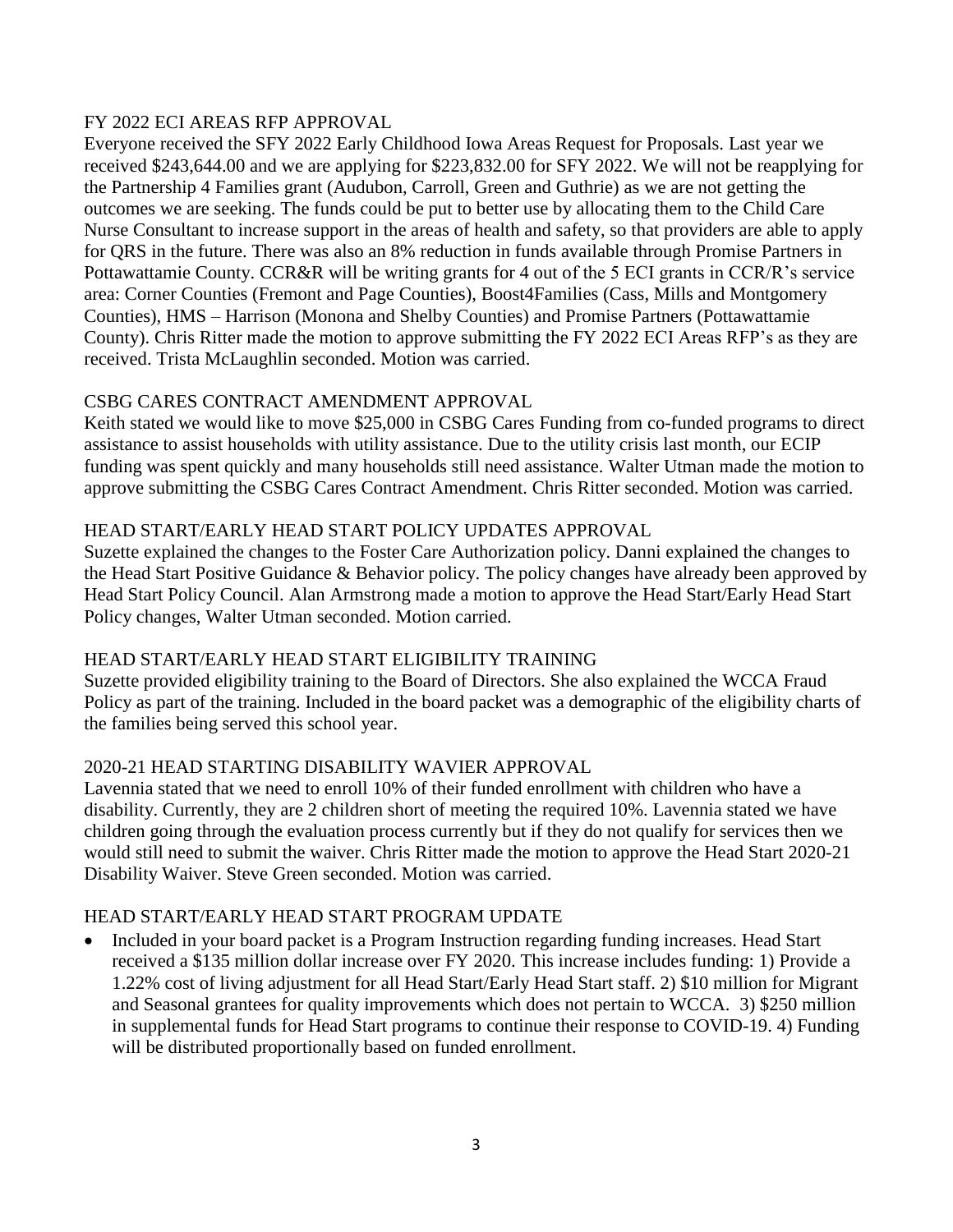- We had two incidents that were reported in Council Bluffs the week of February  $15<sup>th</sup>$ . Wendy explained the situations. Both incidents were reported to DHS with no further action required. Both incidents were also reported to Head Start Regional office.
- We had to close two classrooms due to a COVID exposure. The Council Bluffs 3 classroom was closed February  $18<sup>th</sup>$  and reopened on March 1, and Denison Head Start was closed February  $26<sup>th</sup>$ and reopened March 8<sup>th</sup>.
- We are currently have 8 job openings in the program. The Human Resource Department and Head Start staff are working hard to get the positions filled.
- Staff are continuing to work on recruiting children for both programs. We currently have 200 (212) for Head Start and 73 (76) for Early Head Start.
- We have started to meet with our school partners to discuss the upcoming 2021-2022 school year. So far we have met with Clarinda, Hamburg, Essex, and Council Bluffs. We are hoping to have all partnerships remain the same for another year and would like to have all contracts in place by May.
- Lavennia added that they will be starting the self-assessment and parent and staff surveys. Once they are completed, a copy will be provided to the Board of Directors.

# APRIL BOARD MEETING

Wendy stated that we will need to have an Executive Committee meeting on April 9<sup>th</sup> to approve Phase 38 SSA funding allocations for 8 counties. Everyone will be invited to attend. Wendy recommended that we do not need to have a regular April meeting and that May 18<sup>th</sup> will be the next meeting. Walter Utman made the motion to not have an April Board of Directors meeting, Alan Armstrong seconded. Motion was carried.

HEAD START/EARLY HEAD START COVID-19 CARRYOVER APPLICATION APPROVAL Lavennia explained that we need to submit a COVID-19 Carryover Application to the Office of Head Start for unspent funding we received last year. Danni explained that the funding will be used to purchase new books, educational materials, transition kit, and additional PPE. Trista McLaughlin made the motion approve submitting the Head Start/Early Head Start COVID-19 Carryover Application, Alan Armstrong seconded. Motion was carried.

# HEAD START/EARLY HEAD START COLA SUPPLEMENTAL APPLICATION APPROVAL

Keith stated the Cost of Living Adjustments for Head Start is \$40,855 and Early Head Start is \$21,068 for a total of \$61,923. This is 1.22 increase from FY2020. Keith explained that the Board of Directors approved a 2021 wage increase in November 2020. This funding will be used towards the wage increases as well as be used to support our regular contract budget. The application is due April 15, 2021. Walter Utman made the motion to approve submitting FY 2021 HS/EHS COLA Supplemental Application, Alan Armstrong seconded. Motion was carried.

#### STAFF REPORTS

The Directors present had nothing new to add to their reports.

#### FISCAL REPORT

Keith had nothing new to add to his report.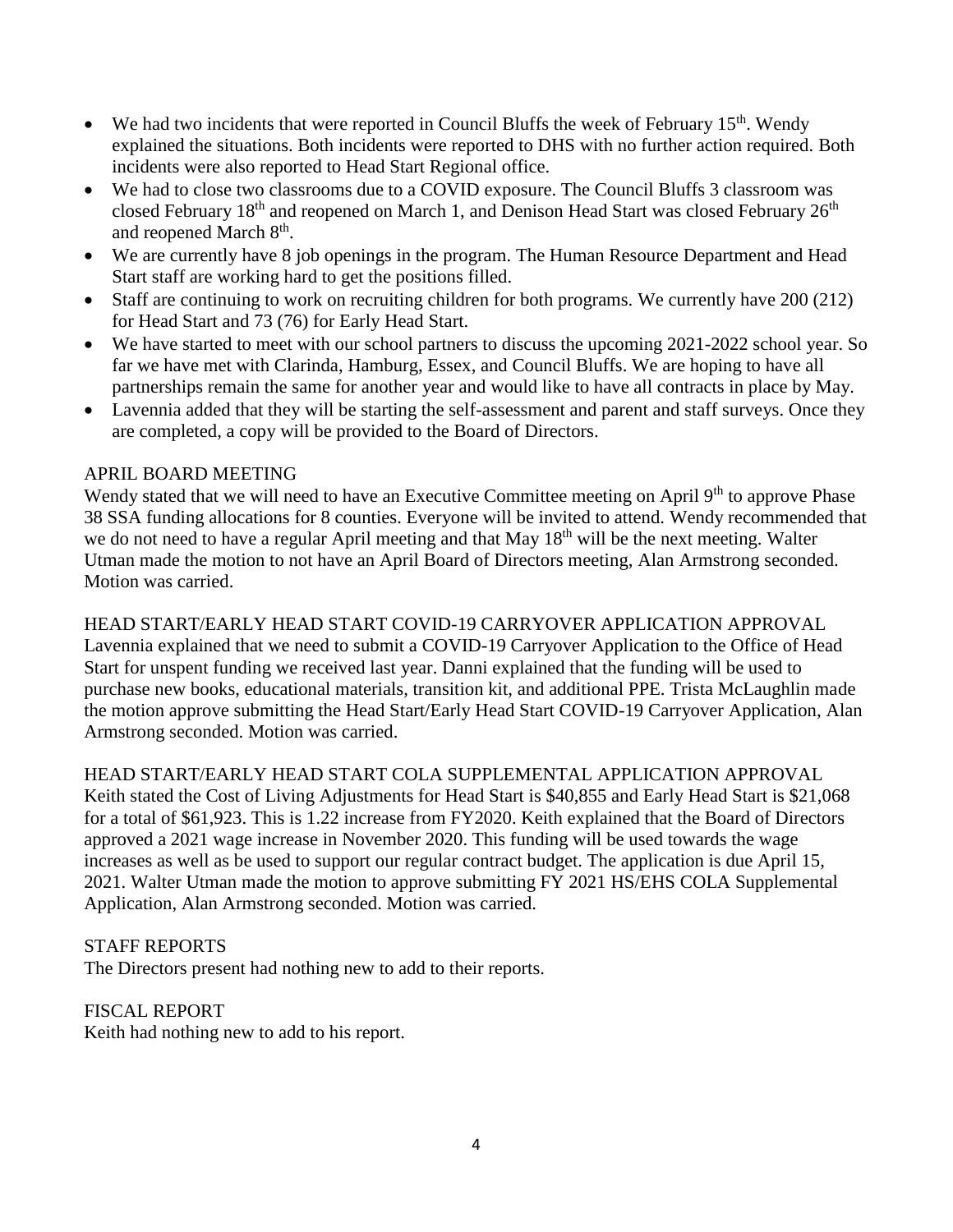## EXECUTIVE DIRECTORS REPORT

- Included in your board packet was a letter from the Department of Human Rights. We had our State Weatherization Administrative Review conducted remotely in January. Ben Banowetz reviewed 6 house files and one finding was identified. The finding was for not documenting change order repairs tied to energy conservation measures. We were doing it, but it wasn't properly documented according to state standards. No formal response was needed by our agency. The exit interview went very well and Ben complimented Kelly and his staff on their great work and that he had no major concerns with the program. Congratulations to Kelly and his staff for a job well done. Chris Bracy from the state is currently inspecting homes that we have completed. He inspected homes in Red Oak, Atlantic, Shenandoah and Farragut. The exit conference will be March  $17<sup>th</sup>$  to discuss the results.
- Included in the board packet is a letter from the Iowa Department of Human Rights stating our FY 2020 CSBG year-end reports were reviewed and accepted. Brittany did a great job of getting all the data and submitting the reports. DCAA also approved our three month extension request to expend our FY 2020 CSBG funds and there is a letter providing our final allocation for FY 2021 funding of \$547,987.
- Our WIC administrative review was February  $11<sup>th</sup>$  with Bruce Brown. Included in the board packet is the review, along with our response. The exit interview went very well and Bruce was very complimentary of our WIC staff and program. There were two requirements identified that needed a response. 1) Our Clinic Access forms needed to be consistent with the Service Delivery table found in Iowa Grants. Amanda updated the forms to include the facility names and addresses so that they align properly with the table found in Iowa Grants. 2) Our Exposure Control Plan included WIC clerical staff in the Blood Borne Pathogen training, which they don't need or received so we removed them and updated the plan. Great job to Amanda and her staff. We were notified that WIC contracts will be extended for FY22 by a contract amendment and we should receive the amendment in August. This extension is due to the realignment of WIC service territories and the competitive grant process that will start in FY23. We received notification on March  $1<sup>st</sup>$  that we will get a funding increase for the current fiscal year of \$21,194 which brings our current WIC contract to a little over \$412,000.
- A monitoring report from the Partnerships 4 Families was included in the board packet regarding our CCR&R ECI grant. We were compliant in all areas. Thank you to Deb and her staff.
- Included in the board packet was a response letter from the Department of Human Rights accepting our proposed actions to address the three standards that were not met during our FaDSS review that was included in the February board packet.
- Iowa Finance Authority received \$198 million dollars through the Federal COVID-19 Rental and Utility Assistance Program to assist household who were affected either directly or indirectly by COVID-19. All 16 Community Action Agencies across the state are in contract negotiations with IFA to review and approve eligible applications for rent and utilities. We will administer both programs and IFA will issue the payments to vendors. The program is scheduled to start the beginning of April and will end when funds are exhausted or March 31, 2022. All households must apply online through IFA's website once it is available and it is on a first come first serve basis. Kelly Mahlberg will be administering the program and processing the claims for WCCA along with Wendy and three outreach staff.
- We are currently in the process of our DCAA monitoring review. They are monitoring our DCCA programs remotely which includes: Weatherization, CSBG and FaDSS. The monitoring period is